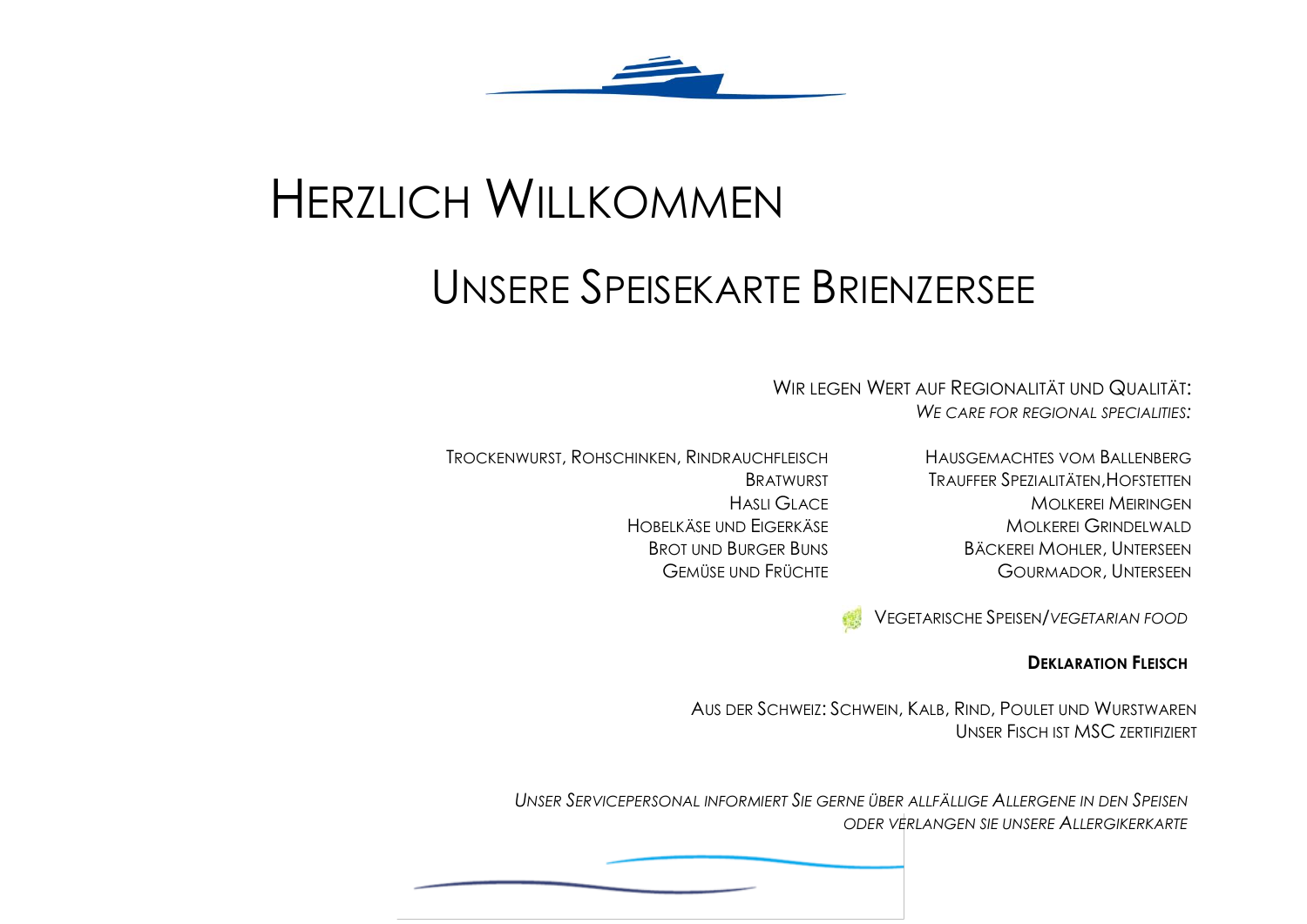

| <b>VORSPEISEN/KALTE GERICHTE   STARTERS</b>                                                                                                                                                                                                                           | <b>CHF</b> |
|-----------------------------------------------------------------------------------------------------------------------------------------------------------------------------------------------------------------------------------------------------------------------|------------|
| <b>BUNTER BLATTSALAT</b><br>LEAF SALAD                                                                                                                                                                                                                                | 9.00       |
| <b>SOMMERSLAT</b><br><b>BUNT GEMISCHTE GEMÜSE- UND BLATTSALATE</b><br>SUMMER SALAD — VEGETABLE AND LEAF SALADS                                                                                                                                                        | 10.50      |
| <b>BEILAGEN SALAT</b><br><b>SIDE DISHES SALAD</b>                                                                                                                                                                                                                     | 5.50       |
| <b>BRIENZER-PLATTE</b><br>TROCKENWURST, ROHSCHINKEN UND RINDRAUCHFLEISCH VOM BALLENBERG,<br>HOBELKÄSE UND EIGERKÄSE DAZU ESSIGGEMÜSE<br>COLD PLATTER - AIR-DRIED SAUSAGE, SMOKED HAM AND SMOKED BEEF FROM BALLENBERG<br>SHAVED CHEESE, EIGER CHEESE AND MIXED PICKLES | 23.00      |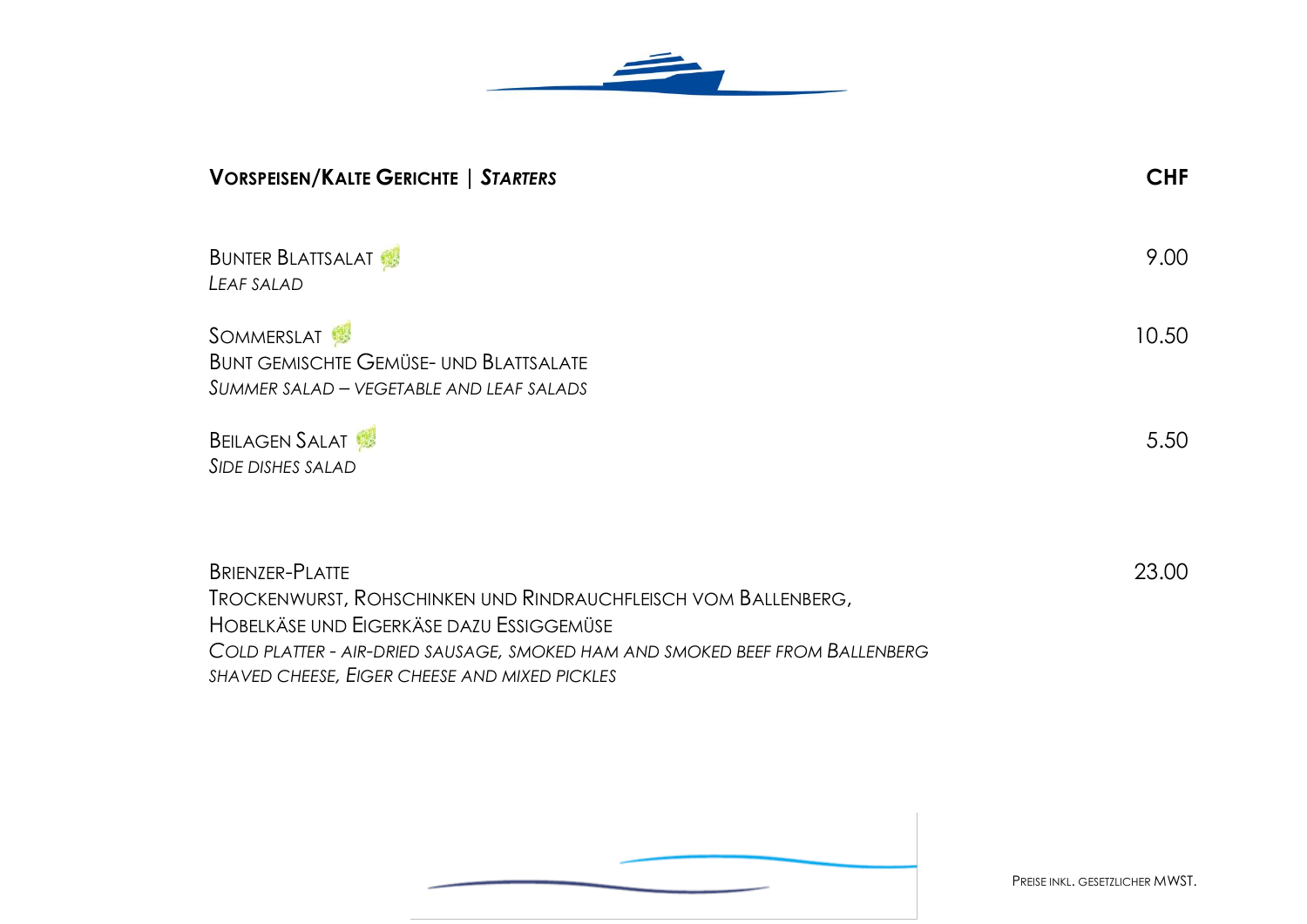

| <b>HAUPTGERICHTE   MAIN COURSES</b>                                                                                                                                                               |                                 | <b>CHF</b>     |
|---------------------------------------------------------------------------------------------------------------------------------------------------------------------------------------------------|---------------------------------|----------------|
| <b>GEMISCHTE BRATWURST MIT ZWIEBELSAUCE SERVIERT MIT POMMES FRITES</b><br>MIXED FRIED SAUSAGE WITH ONION SAUCE AND FRENCH FRIES                                                                   |                                 | 19.50          |
| <b>PANIERTES POULETSCHNITZEL MIT POMMES FRITES</b><br><b>BREADED CHICKEN ESCALOPE WITH FRENCH FRIES</b>                                                                                           |                                 | 24.00          |
| (AUCH ALS FITNESSTELLER ERHÄLTLICH)                                                                                                                                                               |                                 | 24.00          |
| FRITTIERTE MSC EGLIFILETS IM BIERTEIG MIT TARTAR SAUCE UND SCHNITTLAUCHKARTOFFELN<br><b>DEEP-FRIED BEER BATTERED MSC FILLETS OF PERCH WITH BOILED POTATOES</b><br><b>TARTAR SAUCE ON THE SIDE</b> | KLEIN   SMALL                   | 34.00<br>27.00 |
| (AUCH ALS FITNESSTELLER ERHÄLTLICH)                                                                                                                                                               |                                 | 34.00          |
| <b>KALBSRAGOUT MIT SALBEI UND ZITRONE</b><br><b>SERVIERT MIT NUDELN</b>                                                                                                                           |                                 | 28.00<br>24.00 |
| <b>VEAL RAGOUT WITH SAGE AND LEMON SERVED WITH PASTA</b>                                                                                                                                          | KLEIN   SMALL                   |                |
| <b>VEGETARISCHE GERICHTE   VEGETARIAN DISHES</b>                                                                                                                                                  |                                 | <b>CHF</b>     |
| <b>MEDITERRANE GEMÜSE QUICHE MIT SALAT</b><br>MEDITERRIAN VEGETABLE QUICHE WITH SALAD                                                                                                             |                                 | 23.00          |
| FÜR KINDER UNTER 12 JAHREN SERVIEREN WIR ALLE HAUPTGERICHTE UNSERER KARTE FÜR<br>FOR CHILDREN UP TO AGE 12 WE SERVE ALL MAIN COURSES FOR                                                          |                                 | 12.00          |
| <b>POMMES FRITES MIT KETCHUP</b>                                                                                                                                                                  |                                 | 9.50           |
| <b>FRENCH FRIES WITH KETCHUP</b>                                                                                                                                                                  | KLEIN   SMALL                   | 6.00           |
|                                                                                                                                                                                                   | PREISE INKL. GESETZLICHER MWST. |                |